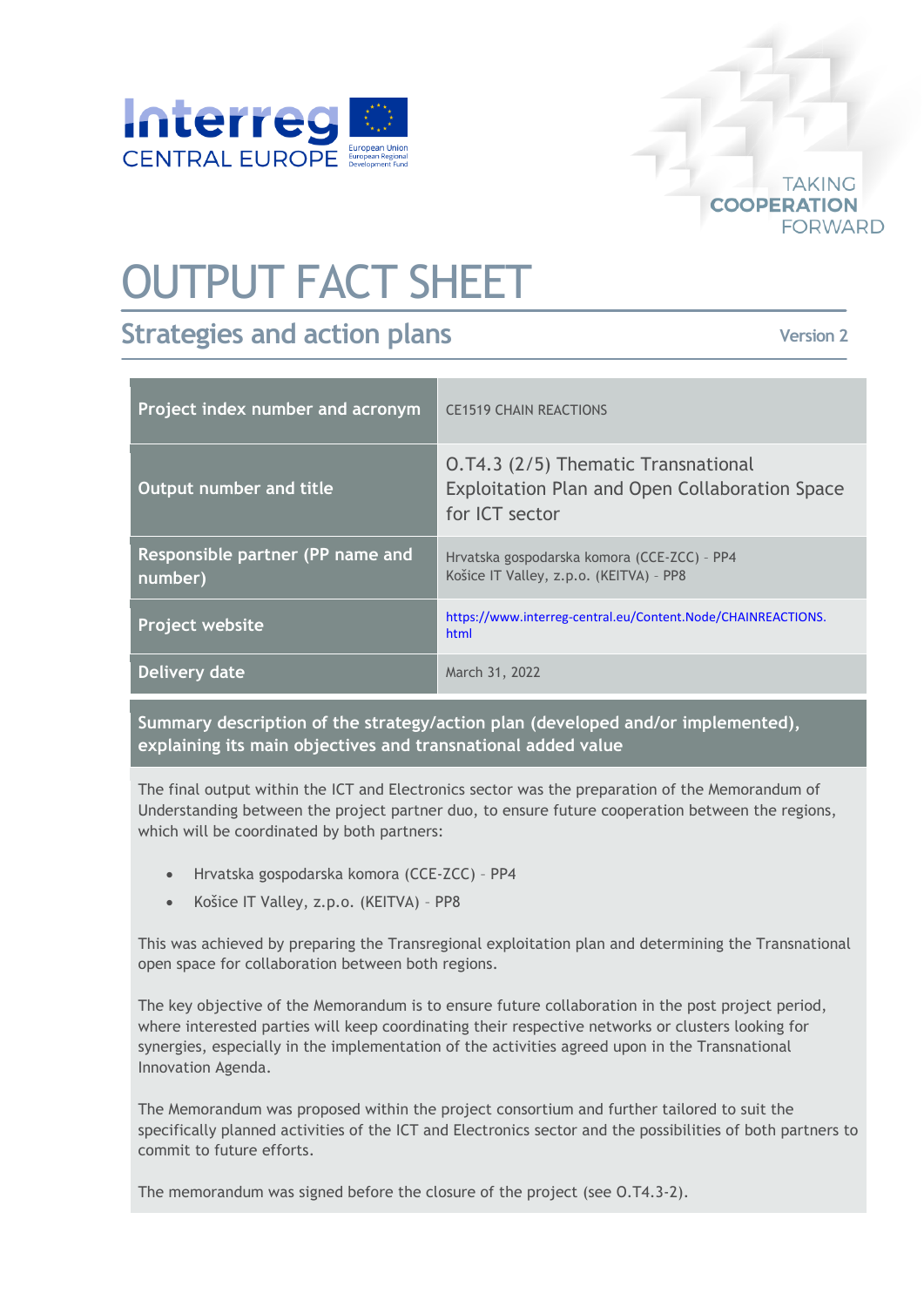

## **NUTS region(s) concerned by the strategy/action plan (relevant NUTS level)**

NUTS regions on NUTS2 level that are involved in the implementation of the roadmap are: Jadranska Hrvatska (HR03) in Croatia, and Východné Slovensko (SK04) in Slovakia.

**Expected impact and benefits of the strategy/action plan for the concerned territories and target groups**

The final output, O.T4.3 is based on the Transregional exploitation plan (TEP) and Transnational open space (TOS) for collaboration between both regions. TEP will impact the regional ecosystem by supporting the regional ICT sector through educating more competent labor force and by demonstrating the ICT solutions of its companies..

Thus, the impact of this output is the continued commitment to implementation of agreed activities to reduce the environmental impact by optimization of public e-transport.

**Sustainability of the developed and/or implemented strategy/action plan and its transferability to other territories and stakeholders**

The sustainability of the output is self-evident in the signed Memorandum, in which both partners commit to continuation of the cooperation between regions that will contribute to further implementation of agreed activities.

Based upon the methodology for preparation of the activities and committing to their achievement in the post project period can be achieved in various regions, which follow the preparatory methodology. The beneficiaries of the Memorandum are the stakeholders of both partners (such as women in both regions obtaining an ICT education and SMEs presenting themselves through the demo center) which will through coordination of both partners be able to cooperate in joint activities.

For future reference, the key to success is good preliminary work, where you already identify regional challenges and feasible possibilities, before you start connecting transnationally in order to reach the most optimal match.

**References to relevant deliverables and web-links If applicable, pictures or images to be provided as annex**